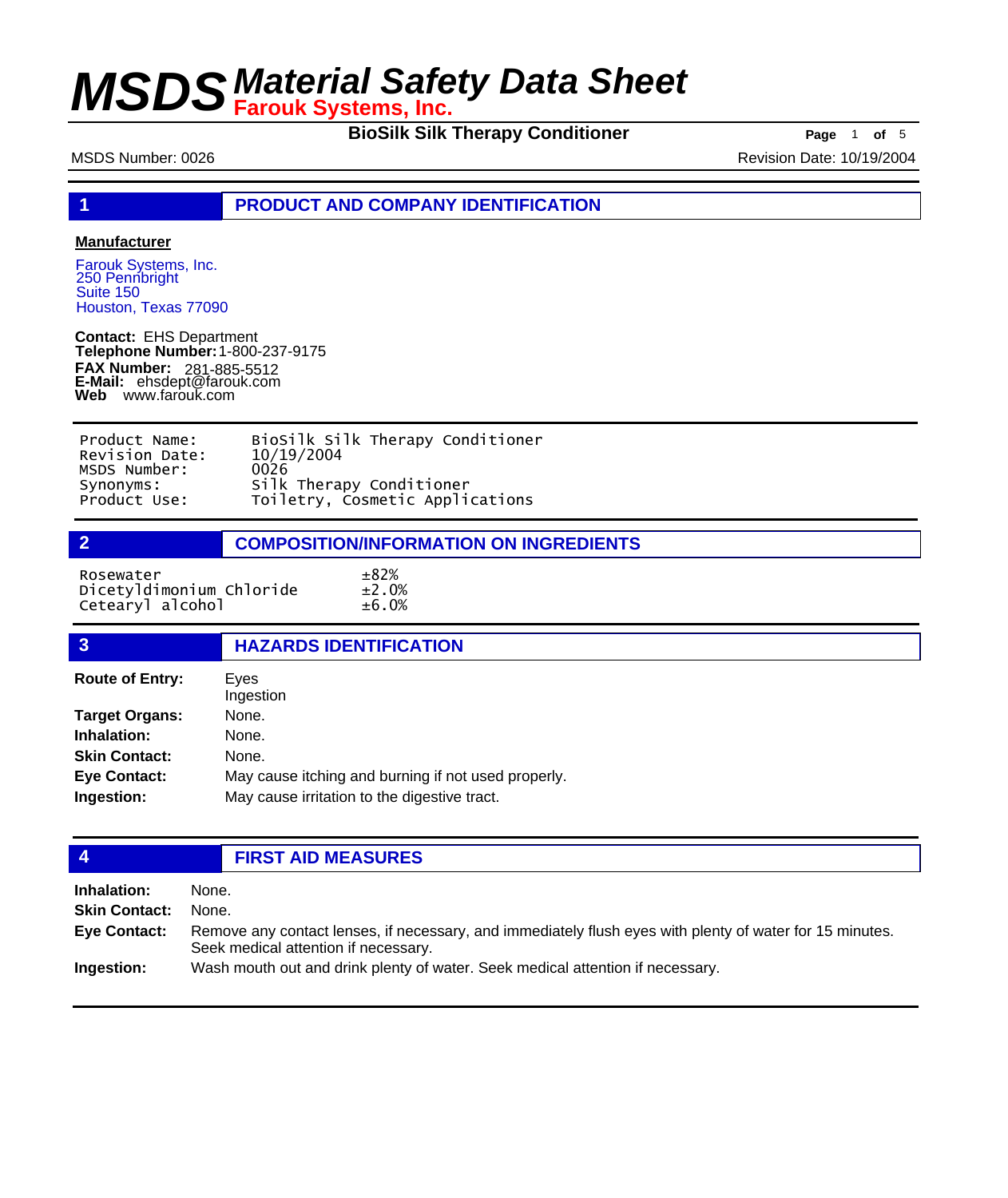**BioSilk Silk Therapy Conditioner Page** 2 of 5

MSDS Number: 0026 **Revision Date: 10/19/2004** Revision Date: 10/19/2004

**5 FIRE FIGHTING MEASURES**

FLASHPOINT AND METHOD: Not applicable FLAMMABLE LIQUIDS: None. AUTO IGNITION TEMP: None. FLAMMABLE CLASS: None. BURNING RATE OF SOLID: Not available GENERAL HAZARDS: Evacuate personnel downwind of fire to avoid inhalation of fumes and smoke. EXTINGUISHING METHODS: Chemical type foam, CO2(Carbon Dioxide), Dry Chemical, Water Fog HAZARDOUS COMBUSTION PRODUCTS: None. FIRE FIGHTING PROCEDURES: This product is not flammable.However, hazardous decomposition and combustion products may be formed in a

fire situation. Cool exposed containers with water spray to prevent overheating. FIRE FIGHTING EQUIPMENT: Respiratory and eye protection are required for fire fighting personnel. Full protective equipment (Bunker Gear) and self contained breathing apparatus (SCBA) should be used for all indoor fires and significant outdoor fires. For small outdoor fires, which may be easily extinguished with a portable fire extinguisher, use of a SCBA may not be needed.

## **6 ACCIDENTAL RELEASE MEASURES**

SMALL SPILL: When a spill occurs, use absorbent material on the substance. Dispose of the material according to all local, state and federal regulations. Always use an absorbent material when cleaning up a spill.

ENVIRONMENTAL PRECAUTIONS: Avoid run-off or release into sewers, stormdrains and waterways.

use of engineering controls to reduce exposure may be necessary.

GENERAL PRECAUTIONS: Remove containers away from flammable materials.

## *HANDLING AND STORAGE*

Use appropriate personal protective equipment as specified in Section 8. Handle in a manner consistent with good household/personal techniques and practices. **Handling Precautions:** Keep containers/bottles securely sealed when not in use. Store in cool/dry conditions that do **Storage Requirements:**

not exceed room temperature. Try to store product in temperatures between 40°F to 90° F.

## **8 EXPOSURE CONTROLS/PERSONAL PROTECTION**

These recommendations provide general guideance for handling this product safely. Because specific use conditions may vary, safety procedures should be developed for each specific application of this product. When developing procedures, always consider potential waste, disposal and personal safety issues. **Engineering Controls:** EYES AND FACE: For reasonable foreseeable uses of this product, eye and face protection is not required. SKIN: For reasonable foreseeable uses of this product, skin protection is not required. RESPIRATORY: For reasonable foreseeable uses of this product, respiratory protection is not required. **Protective Equipment:** EXPOSURE GUIDELINES: Overexposure is unlikely. Since all parameters cannot be foreseen, the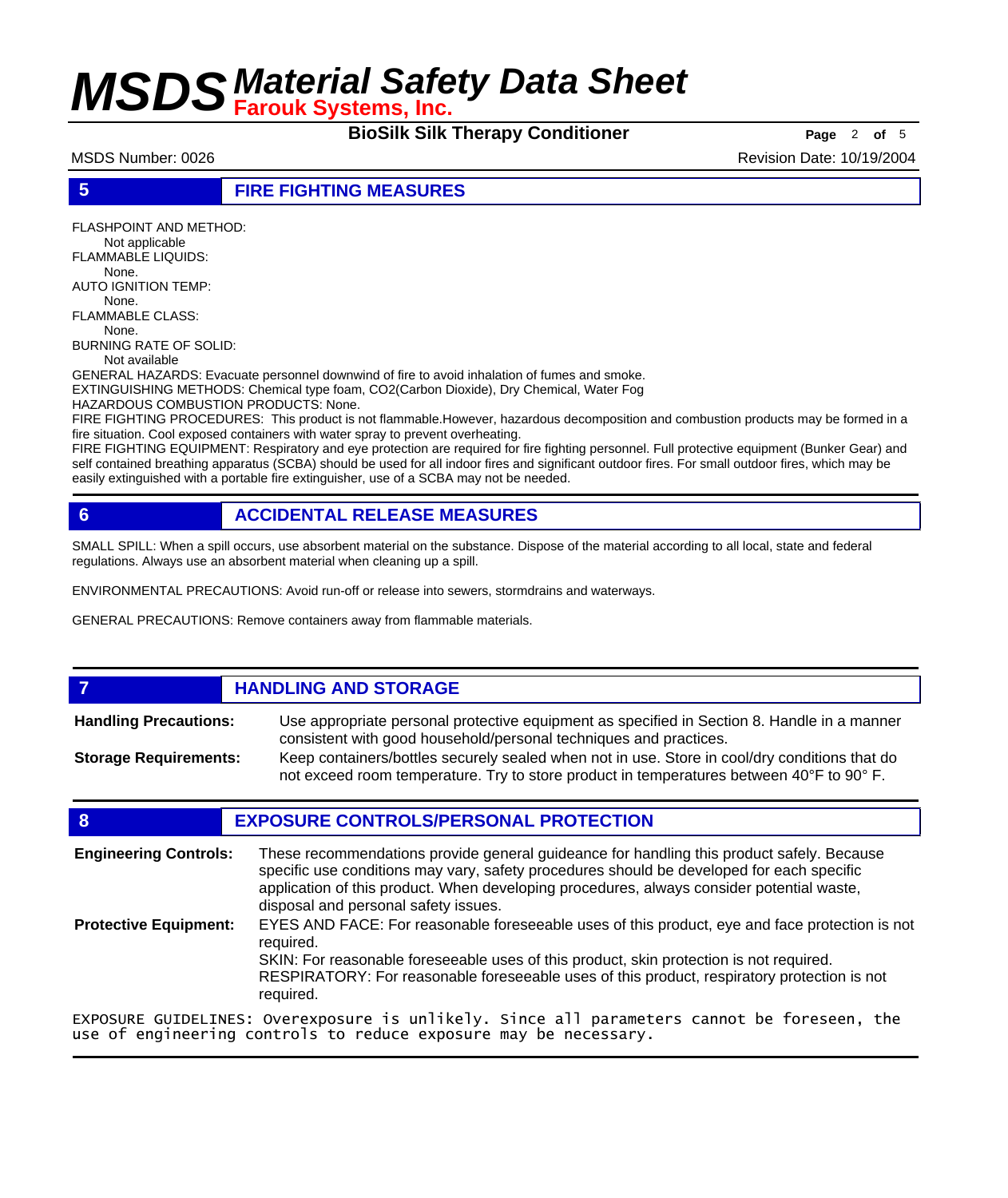**BioSilk Silk Therapy Conditioner** Page 3 of 5

MSDS Number: 0026 **Revision Date: 10/19/2004** Revision Date: 10/19/2004

### **9 PHYSICAL AND CHEMICAL PROPERTIES**

**Appearance:** White, viscous liquid **Physical State:** Liquid **Odor:** Pleasant fragrance **pH:**  $4.3 - 4.9$ **Vapor Pressure:** N/A **Vapor Density:** N/A

**Boiling Point:** 150°F **Freezing/Melting Pt.:** N/A **Solubility:** Soluble in water. **Spec Grav./Density:** 10.9

| 10                                            | <b>STABILITY AND REACTIVITY</b> |                                           |
|-----------------------------------------------|---------------------------------|-------------------------------------------|
| Stability:                                    |                                 | <b>YES</b>                                |
| <b>Conditions to avoid:</b>                   |                                 | Extreme temperatures.                     |
| Materials to avoid (incompatability):         |                                 | Keep away from strong oxidizing material. |
| Hazardous Decomposition products: None known. |                                 |                                           |
| <b>Hazardous Polymerization:</b>              |                                 | Will Not Occur.                           |

### **11 TOXICOLOGICAL INFORMATION**

ACUTE: DERMAL LD50: Not available. ORAL LD50: Not available. INHALATION LC50: Not available. EYE EFFECTS: This product may cause irritation to eyes if not used under normal conditions. TARGET ORGANS: NONE. SENSITIZATIONS: Not available. CARCINOGENICITY: IARC: Listed by IARC - No. NTP: Listed by NTP - No. OSHA: Listed by OSHA - No.

MUTAGENICITY: Not available. REPRODUCTIVE EFFECTS: None. TERATOGENIC EFFECTS: Not available.

## **12 ECOLOGICAL INFORMATION**

ENVIRONMENTAL DATA: Not available. ECOTOXICOLOGICAL INFO: Not available. DISTRIBUTION: Not available. CHEMICAL FATE INFO: Not available.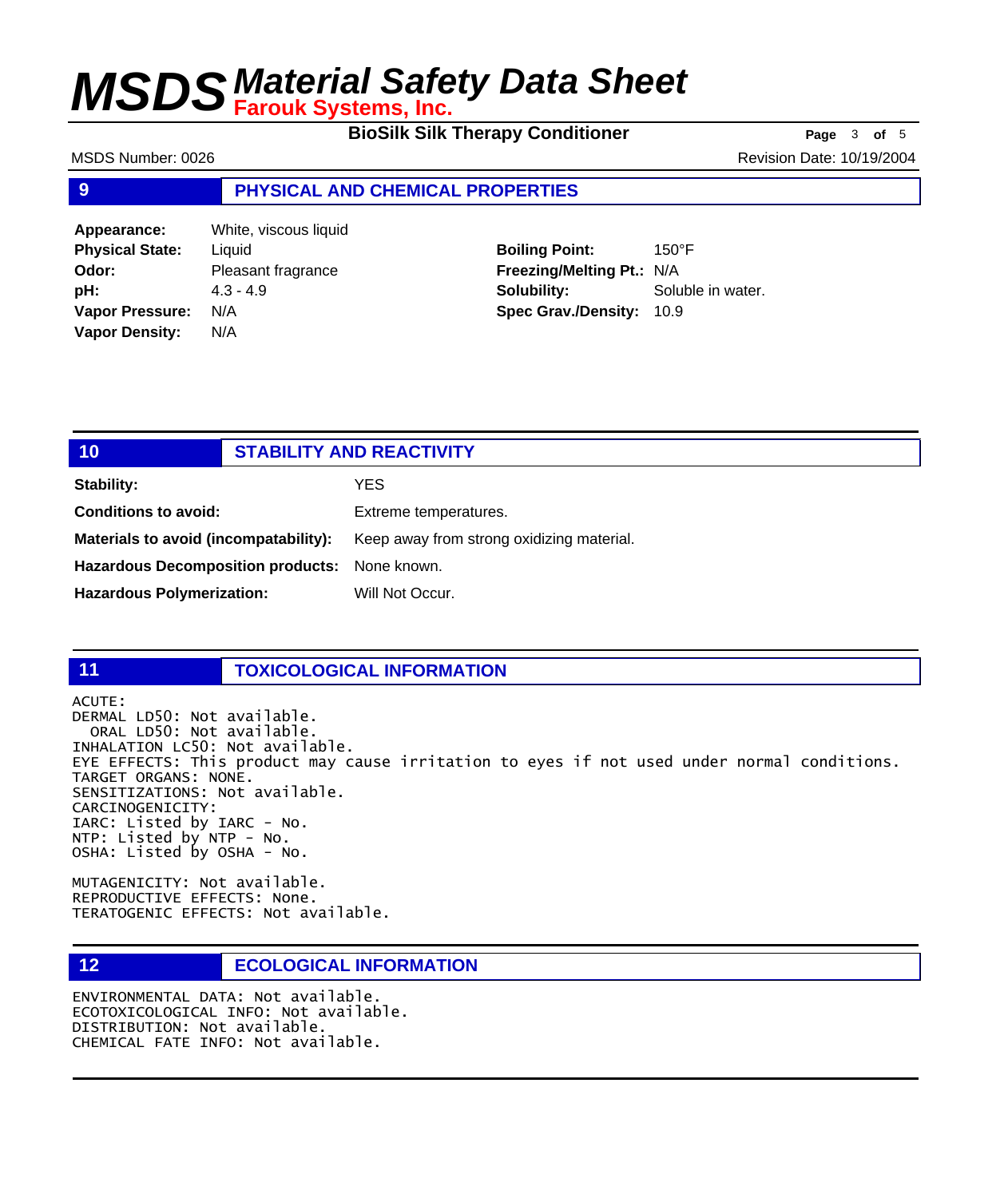**BioSilk Silk Therapy Conditioner Page** 4 of 5

MSDS Number: 0026 **Revision Date: 10/19/2004** Revision Date: 10/19/2004

### **13 DISPOSAL CONSIDERATIONS**

US EPA Waste Number and Descriptions:

DISPOSAL METHOD: Controlled release of diluted product into a biological wastewater treatment plant. COMPONENT WASTE NUMBER: No EPA Waste Numbers are applicable for this product's components. DISPOSAL INSTRUCTIONS: Dispose of waste material according to local, state and federal rules and regulations.

**14 TRANSPORT INFORMATION**

This product is not regulated as a hazardous material by the United States (DOT) or Canadian (TDG) transportation regulations.

DOT CLASSIFICATION: Shipping Name: BioSilk Silk Therapy Conditioner Class: None. Non-regulated, non-hazardous

IMDG CLASSIFICATION: Shipping Name: BioSilk Silk Therapy Conditioner Class: None. Non-regulated, non-hazardous

IATA CLASSIFICATION: Shipping Name: BioSilk Silk Therapy Conditioner Class: None. Non-regulated, non-hazardous

1-800-424-9300 1-703-527-3887 CHEMTREC

Outside the United States

## **15 REGULATORY INFORMATION**

UNITED STATES: SARA TITLE III (Superfund Amendments and Reauthorization Act) 311/312 HAZARD CATEGORIES Fire: No. Pressure Generating: No. Reactivity: No. Acute: No. 313 REPORTABLE INGREDIENTS: Not applicable. TITLE III NOTES: None. CERCLA(Comprehensive Response, Compensation, and Liability Act) CERCLA RQ: None. TSCA(Toxic Substance Release Act) TSCA REGULATORY: All ingredients are listed in the TSCA Inventory. CANADA: WHMIS(WORKER HAZARDOUS MATERIAL INFORMATION SYSTEM) This product is WHMIS controlled. CANADIAN INGREDIENT DISCLOSURE LIST: None. CANADIAN ENVIRONMENTAL PROTECTION ACT: All intentional ingredients are listed on the DSL(Domestic Substance List). EUROPEAN COMMUNITY: EU REGULATORY: All intentional ingredients are listed on the European's EINECS Inventory. STATE REGULATIONS: Not available. LOCAL REGULATIONS: Not available.